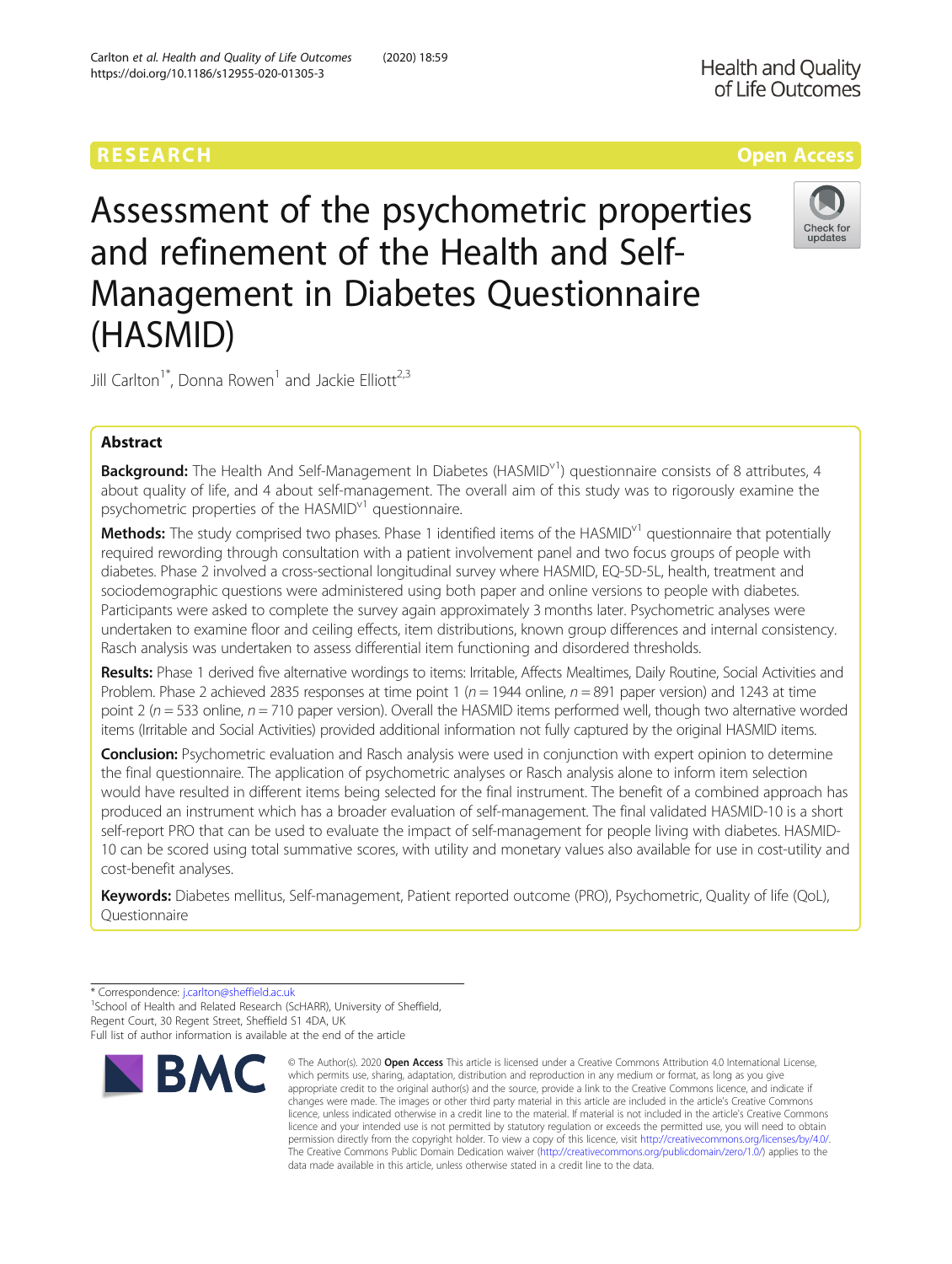# Background

Diabetes is a complex condition in which the long-term consequences of the disease are largely determined by the ability of the individual to self-manage dietary habits, physical activity and various medications. In terms of glucose control, people with diabetes (PwD) need to avoid chronic hyperglycaemia (high glucose levels in the bloodstream) to evade microvascular diabetes-related complications which include eye damage (retinopathy), kidney damage (nephropathy) and neuropathy (nerve damage), which if severe can lead to blindness, dialysis and leg amputations, respectively. Macrovascular complications such as heart attacks and strokes are also increased as a result of chronic hyperglycaemia. Some medications can cause hypoglycaemia (low blood glucose levels in the bloodstream), which if mild may cause for example sweating, slurred speech and tingling, but if more severe can cause confusion, loss of consciousness, seizures and occasionally may be fatal. Many people with type 2 diabetes (T2DM) control their glucose through adapting their diet or taking tablets that do not cause hypoglycaemia. For some, with longer duration of T2DM, medications may be required which if not given at just the right dose may cause hypoglycaemia (including insulin). For people with type 1 diabetes (T1DM), insulin treatment is the only option, and doses need to be adjusted according to the amount of carbohydrate in each meal/drink (as this is the primary source of glucose), the current glucose level, the intensity of physical activity (prior and post the injection) and whether or not there has been any recent alcohol consumption. As there are several factors to take into consideration multiple times each day it is not unsurprising that avoiding hyper- and hypo-glycaemia is more challenging in T1DM than in T2DM. In all forms of the disease (T1DM accounts for approximately 5%, T2DM approximately 90%, other approximately 5%), additional aspects of diabetes care may include medication for raised blood pressure and/or raised cholesterol, as well as therapy for the diabetes-related complications. Hence, the ability of the patient to self-manage their condition is of paramount importance to help them live as healthy a life as possible. Some PwD live a normal life-span with minimal complications of diabetes, whereas others suffer devastating complications and die early [[1\]](#page-9-0). Therefore, educational interventions which aim to improve selfmanagement skills such as DESMOND for T2DM, and DAFNE [[2\]](#page-9-0) for T1DM, are seen as the cornerstone of good diabetes care [[3\]](#page-9-0).

In a previous study, we confirmed that self-management plays a significant role in the life of PwD [[4](#page-9-0)]. During the project we developed a patient reported outcome (PRO) measure that was able to measure the quality of life impact of self-managing the condition capturing both health and treatment experience. The Health And Self-Management In Diabetes ( $HASMID<sup>v1</sup>$ ) questionnaire consists of 8 attributes, 4 about quality of life, and 4 about self-management [[4](#page-9-0)]. However, psychometric analyses around the performance of the questionnaire have not been previously undertaken. The validation of all PROs is important to demonstrate that they measure what they are intended to measure. The psychometric performance of PROs should be assessed and reported so that users can be assured that the instrument is appropriate to use. The overall aim of this study was to rigorously examine the psychometric properties of the HASMID<sup>v1</sup> questionnaire. The study had two phases: Phase 1 identified any items of the HASMID<sup>v1</sup> questionnaire that may require rewording and deriving alternative and any additional items; Phase 2 conducted an assessment of the measurement properties of the HAS-MIDv1 questionnaire in a large observational survey of people with diabetes. The aim was to examine floor/ceiling effects, known-group differences and internal consistency.

# Methods

# HASMID<sup>v1</sup> questionnaire

The questionnaire consists of 8 items with four response options (never, sometimes, usually and always). Response options are scored from 1 to 4 with a higher score indicating more severe impact upon quality of life. The scoring of the questionnaire is detailed in Table [1.](#page-2-0) The overall questionnaire is reverse scored from 0 to 24, with a high score indicating better health related quality of life, and a lower score indicating worse health related quality of life [[4\]](#page-9-0). The measure has been valued using discrete choice experiments that enable the measure to be used to generate quality adjusted life years (QALYs) for use in costutility analyses, or willingness-to-pay values to generate monetary values for use in cost-benefit analyses [\[5](#page-9-0), [6\]](#page-9-0).

#### Phase 1

The aim of Phase 1 was to critically evaluate the wording of the HASMID<sup>v1</sup> questionnaire, and to consider whether any of the existing items could be rephrased. This was undertaken through presentation of the HAS- $MID<sup>v1</sup>$  questionnaire to a Patient and Public Involvement (PPI) panel, who advised on aspects of wording on the questionnaire (including wording and meaning of items, response options and instructions), as well as the wording and clarity of participant information sheets and consent forms for the subsequent focus groups. The PPI panel was a pre-existing panel accessed through a local hospital. Members of the panel are volunteers and self-selected. Two focus groups were conducted with PwD. The inclusion criteria for focus group participants were: clinical diagnosis of diabetes; aged 18 years or greater; fluent in English; and able to provide informed consent. Potential participants were identified through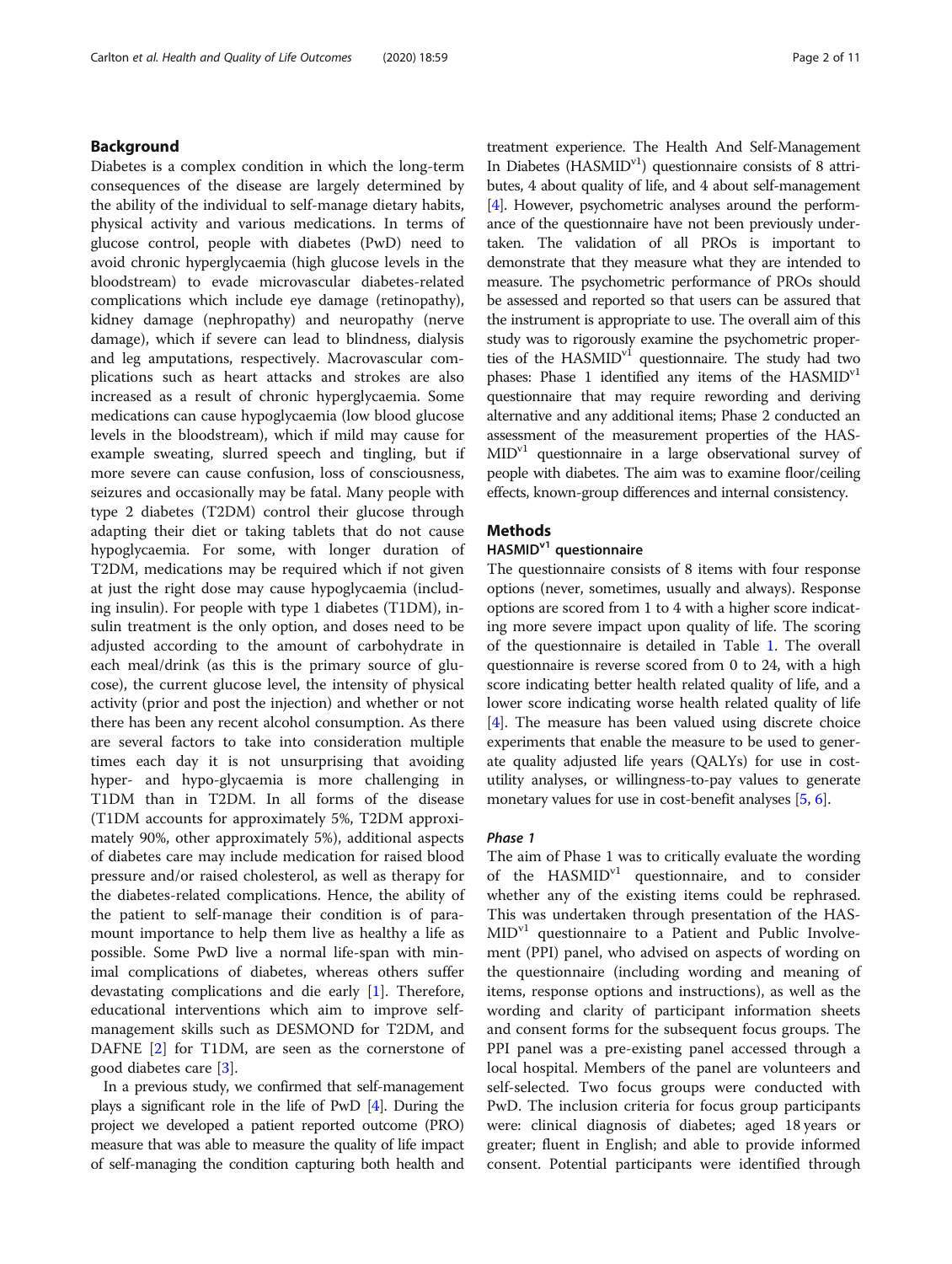# <span id="page-2-0"></span>Table 1 HASMID<sup>v1</sup> questionnaire

|  | Table 1 HASMID <sup>v1</sup> questionnaire (Continued) |  |
|--|--------------------------------------------------------|--|

| Dimension                                      |                                           | Score Wording                                                        | Dimension                          |                                                 | Score Wording                                                                                                           |
|------------------------------------------------|-------------------------------------------|----------------------------------------------------------------------|------------------------------------|-------------------------------------------------|-------------------------------------------------------------------------------------------------------------------------|
| Mood                                           | 3                                         | You never find yourself losing your<br>temper over small things      |                                    | 0                                               | You feel you have no support with your<br>diabetes                                                                      |
|                                                | 2                                         | You sometimes find yourself losing your<br>temper over small things  | Additional items<br>generated from |                                                 |                                                                                                                         |
|                                                | $\mathbf{1}$                              | You usually find yourself losing your<br>temper over small things    | Phase 1<br>Mood                    | 3                                               | You are never irritable                                                                                                 |
|                                                | 0                                         | You always find yourself losing your                                 |                                    | 2                                               | You are sometimes irritable                                                                                             |
|                                                |                                           | temper over small things                                             |                                    | 1                                               | You are usually irritable                                                                                               |
| Hypoglycaemic attacks 3                        |                                           | You never worry about going hypo                                     |                                    | 0                                               | You are always irritable                                                                                                |
|                                                | 2                                         | You sometimes worry about going<br>hypo                              | Social Limitations                 | 3                                               | Your diabetes never affects your meal<br>times                                                                          |
|                                                | 1                                         | You usually worry about going hypo                                   |                                    | 2                                               | Your diabetes sometimes affects your                                                                                    |
|                                                | $\circ$                                   | You always worry about going hypo                                    |                                    |                                                 | meal times                                                                                                              |
| Vitality                                       | 3                                         | You are never tired                                                  |                                    | 1                                               | Your diabetes usually affects your meal<br>times                                                                        |
|                                                | 2                                         | You are sometimes tired                                              |                                    | $\mathbf{0}$                                    | Your diabetes always affects your meal                                                                                  |
|                                                | 1                                         | You are usually tired                                                |                                    |                                                 | times                                                                                                                   |
|                                                | 0                                         | You are always tired                                                 | Social Limitations                 | 3                                               | Your diabetes never affects your daily                                                                                  |
| Social Limitations                             | 3                                         | Your days are never tied to meal times                               |                                    |                                                 | routine                                                                                                                 |
|                                                | 2                                         | Your days are sometimes tied to meal<br>times                        |                                    | 2                                               | Your diabetes sometimes affects your<br>daily routine                                                                   |
|                                                | $\mathbf{1}$                              | Your days are usually tied to meal times                             |                                    | 1                                               | Your diabetes usually affects your daily                                                                                |
|                                                | 0                                         | Your days are always tied to meal times                              |                                    |                                                 | routine                                                                                                                 |
| Control                                        | 3                                         | You feel you have a lot of control of<br>your diabetes               |                                    | 0                                               | Your diabetes always affects your daily<br>routine                                                                      |
|                                                | 2                                         | You feel you have some control of your<br>diabetes                   | Social Limitations                 | 3                                               | Your diabetes never limits your social<br>activities                                                                    |
|                                                | $\mathbf{1}$                              | You feel you have little control of your<br>diabetes                 |                                    | 2                                               | Your diabetes sometimes limits your<br>social activities                                                                |
|                                                | $\circ$                                   | You feel you have no control of your<br>diabetes                     |                                    | 1                                               | Your diabetes usually limits your social<br>activities                                                                  |
| Hassle                                         | 3                                         | You find your life with diabetes is never<br>a hassle                |                                    | 0                                               | Your diabetes always limits your social<br>activities                                                                   |
|                                                | 2                                         | You find your life with diabetes is<br>sometimes a hassle            | Hassle                             | 3                                               | Your diabetes never causes you a<br>problem                                                                             |
| $\mathbf{1}$<br>a hassle                       | You find your life with diabetes is often |                                                                      | 2                                  | Your diabetes sometimes causes you a<br>problem |                                                                                                                         |
|                                                | 0                                         | You find your life with diabetes is                                  |                                    |                                                 | Your diabetes usually causes you a<br>problem                                                                           |
| <b>Stress</b>                                  | 3                                         | always a hassle<br>You find your life with diabetes is never         |                                    | 0                                               | Your diabetes always causes you a<br>problem                                                                            |
|                                                | 2                                         | stressful<br>You find your life with diabetes is                     |                                    |                                                 | an existing University research database (Patients as Edu-                                                              |
|                                                | $\mathbf{1}$                              | sometimes stressful<br>You find your life with diabetes is often     |                                    |                                                 | cators Programme). The database consists of patients with<br>a clinical diagnosis of diabetes who have volunteered to   |
|                                                | 0                                         | stressful<br>You find your life with diabetes is<br>always stressful |                                    |                                                 | assist with research projects and staff and medical train-<br>ing. People on the database have consented to be con-     |
| Support (All support<br>you have; from family, | 3                                         | You feel totally supported with your<br>diabetes                     |                                    |                                                 | tacted about research projects. Potential participants for<br>the focus groups were identified by administrators of the |

friends and health care 2 You feel you have a lot of support with your diabetes

professionals)

1 You feel you have a little support with your diabetes

cators Programme). The database consists of patients with a clinical diagnosis of diabetes who have volunteered to assist with research projects and staff and medical training. People on the database have consented to be contacted about research projects. Potential participants for the focus groups were identified by administrators of the Patients as Educators Programme, and potential participants were contacted by telephone to see if they wished to participate. If an individual expressed an interest, an information sheet was sent to the potential participant by post.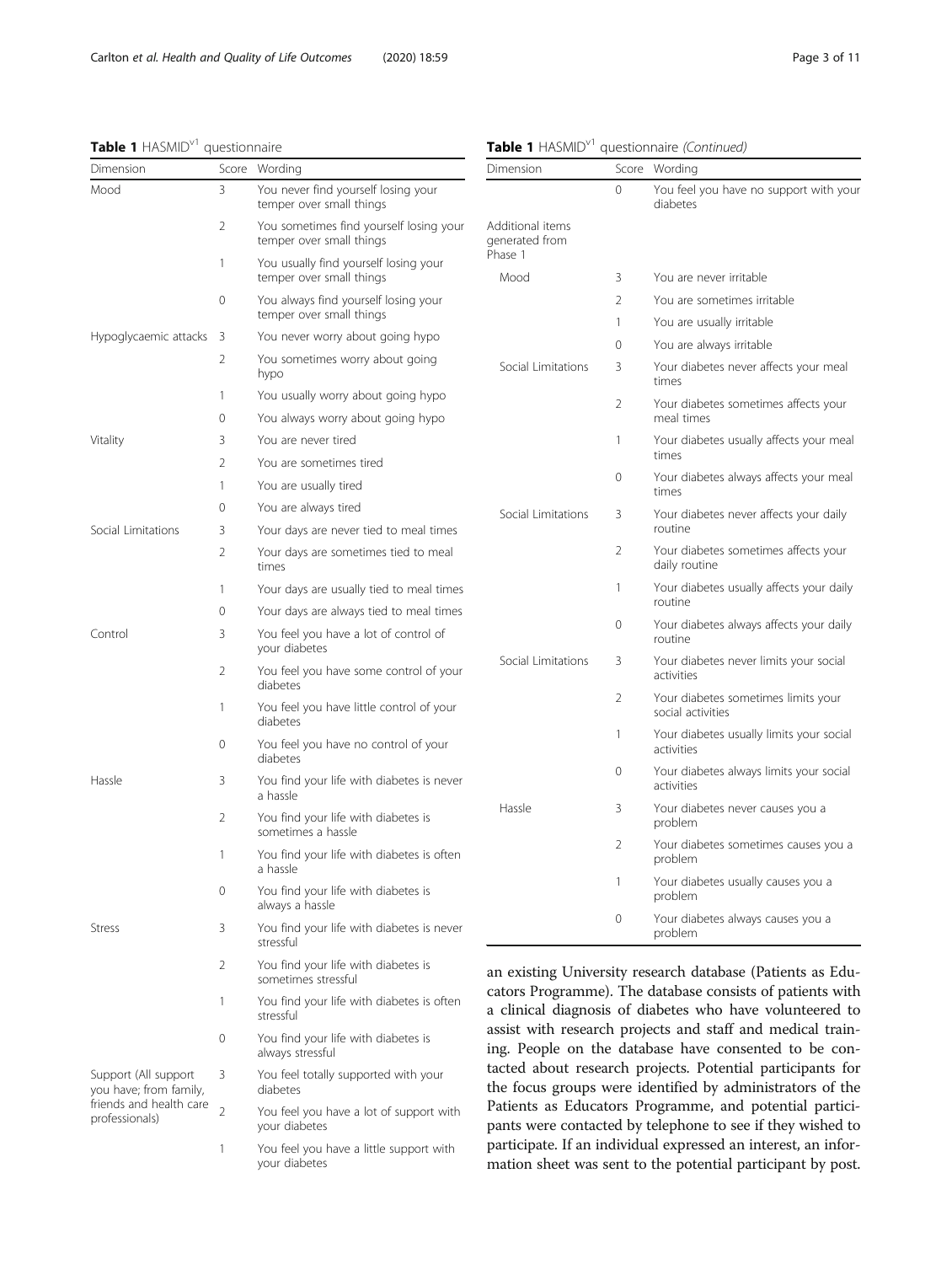All participants of the focus groups provided written consent prior to the focus groups. Focus groups were held at the local hospital, and facilitated by an experienced qualitative researcher (JC). Each focus group was recorded and transcribed verbatim at a later date.

At the focus groups participants were asked to comment upon a number of aspects of the  $HASMID<sup>v1</sup>$  questionnaire. This included the wording of the instructions for completing the questionnaire; consideration of the wording and meaning of existing items and response options; and suggestions (if any) for refining items. Participants were also asked if there were any other aspects of living with diabetes that were not covered by the HASMIDv1 questionnaire. Feedback was also requested on the layout of the questionnaire itself, including size and style of font.

A balanced sample was broadly achieved with respect to gender and diabetes type (see Additional Material, Table [1\)](#page-9-0). It should be recognised that no participant was aged less than 50 years. This is possibly due to the timing of the focus group session; both of the focus groups were conducted on a weekday during office hours. It is possible that younger people may have been willing to participate but were unable to do so due to work and/or family commitments. Both focus groups were successful in that each individual actively participated in discussion.

Participants made a number of suggestions regarding the layout and instructions for the  $HASMID<sup>v1</sup>$  questionnaire (summarised in Box [1](#page-9-0) in Additional Material). Based on the comments from the focus groups (see Additional Material, Table [2\)](#page-9-0) additional items were formed to test in Phase 2. One alternatively worded item was generated for mood, three for social limitations, and one for hassle (see Table [1\)](#page-2-0). No new items were suggested.

# Phase 2

The aim of Phase 2 was to evaluate the psychometric properties of the  $HASMID<sup>v1</sup>$  questionnaire, and to determine whether the alternative items identified in Phase 1 performed better than the original  $HASMID<sup>v1</sup>$  items, therefore suggesting whether any modifications were needed.

#### Recruitment

This project sought to formally test the developed HAS-MID<sup>v1</sup> questionnaire (with the additional alternatively phrased items generated in Phase 1). We conducted a longitudinal survey of PwD (including both Type 1 and Type 2). Both online and paper versions of the questionnaire were tested. Potential participants were recruited via four main cohorts:

• DAFNE Online (see <http://www.dafneonline.co.uk/>), a panel of over 1500 DAFNE graduates; a website

designed specifically for people with T1DM who have undertaken a Dose Adjustment for Normal Eating (DAFNE) structured education course, but also accessible to anyone wishing to find out more about T1DM. Recruited via online link providing direct access to the online survey

- Diabetes UK (see <http://diabetes.org.uk/>); the main charity for all patients with diabetes in the UK. Members received an electronic link in their online newsletter and a printed link on their printed newsletter to the online survey
- A panel of over 2300 patients at Sheffield Teaching Hospitals NHS Trust who consented to be contacted for research studies in diabetes. Potential participants were randomly allocated to participate in either the online or paper-version of the survey. Postal participants were sent information sheets and the questionnaire via post and returned this in a pre-paid envelope. Online participants were sent an Invitation to Participate letter providing information on how to access the online survey.
- Social media through Twitter and a University of Sheffield mailing list, with a link to the online survey.

All consenting participants were given the option to enter a prize draw, with one £50 voucher randomly selected for each 50 participants.

#### Data collection

All participants were asked to complete the HASMID<sup>v1</sup> questionnaire, EQ-5D-5L, and sociodemographic and health questions (time point 1). Both online and postal respondents were asked if they would be willing to complete the survey again in approximately 3 months' time (time point 2), for another chance of "winning" a £50 shopping voucher. Those who completed the postal survey were sent an additional pack by Sheffield Teaching Hospitals NHS Trust. Those who completed the online survey were sent a reminder email.

# Analysis

Standard descriptive analysis was undertaken on the sample, with sub analysis on mode of administration of the survey. The psychometric properties of the HASMID questionnaire (and modified items) were explored. The analyses are detailed below.

# Floor and ceiling effects

Floor and ceiling effects describe the disproportionate numbers of responses given at either end of the scale. A high percentage of floor or ceiling responses may limit the ability to detect change within an instrument.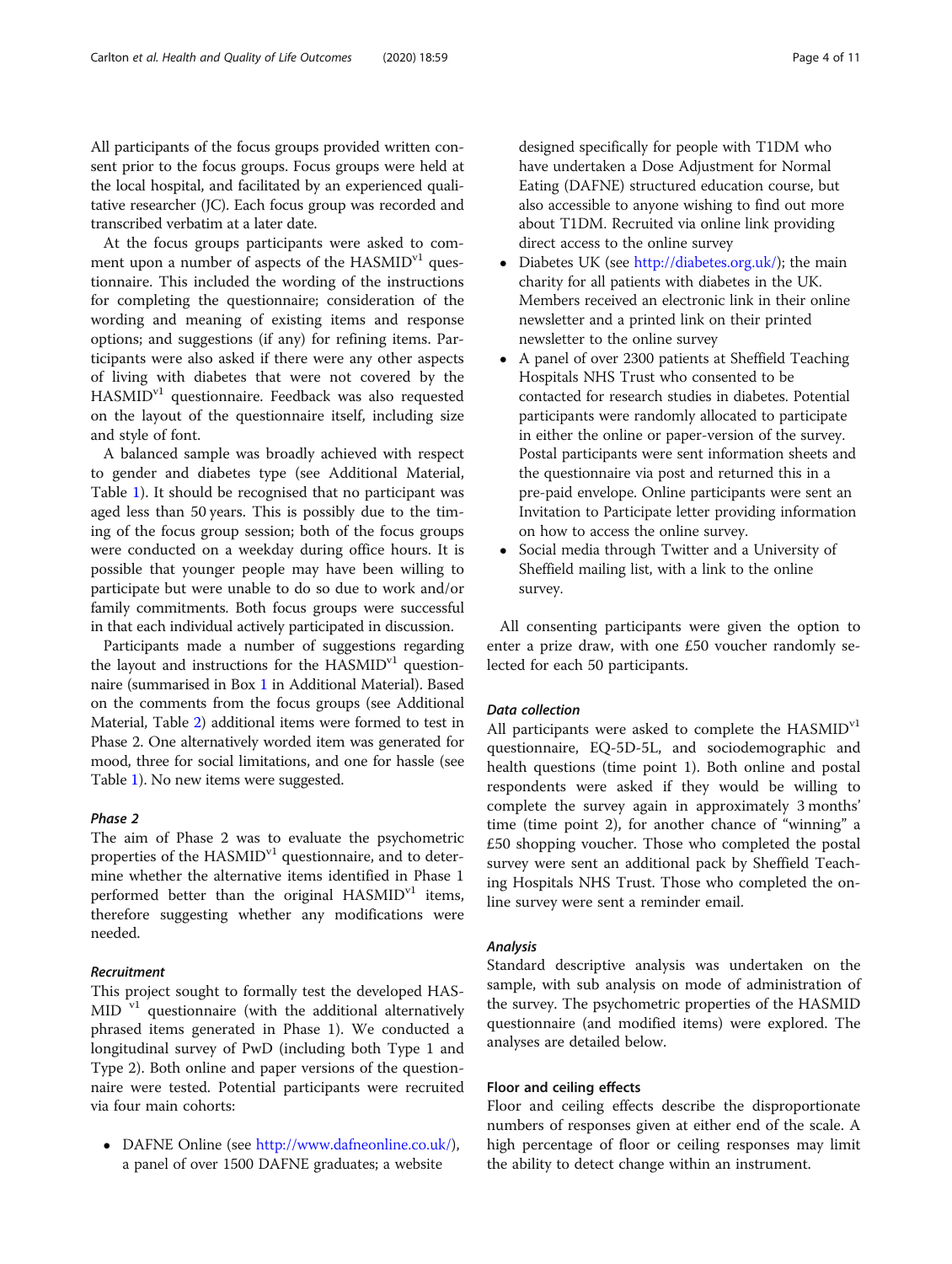# Validity

Validity was assessed by examining known-group differences for each item across T1DM and T2DM respondents. The difference in the means between groups, effect size (using Cohen's d) and Wilcoxon rank-sum (Mann-Whitney) tests were undertaken to assess item performance. The standard effect size value can be described to fall within the ranges of small 0.2 to 0.5, medium 0.5 to 0.8 and large  $> 0.8$ . A value of  $< 0.2$  is considered nonsignificant [\[7](#page-9-0)]. It was hypothesised that respondents with T1DM would report lower QoL than respondents with T2DM, as previously reported with other measures [\[8](#page-9-0)].

#### Rasch analysis

Rasch analysis is a logit modelling technique that can be used to inform the selection of items in a patient reported outcome measure [\[9](#page-9-0)] and can be used to select best performing items (for example [[10](#page-9-0)–[13\]](#page-10-0)). Rasch analysis was used to assess differential item functioning (DIF). DIF is a form of bias across groups of respondents occurring when different groups within the same sample (despite equal severity of the underlying characteristic of health/self-management) respond in a different manner to an individual item. Rasch analysis was applied to identify whether DIF was present by gender, age, and type of diabetes mellitus (DM). DIF by type of DM may not be a reason for removing an item, but is indicative that the item performs differently across T1DM and T2DM. For this study Rasch techniques were applied to a subset of randomly selected participants ( $n = 500$ ) for time point 1.

#### Item selection

The results of the psychometric evaluation and Rasch analysis were used to inform final item selection for the HASMID questionnaire. Modified items were directly compared to the original item, such that: Temper versus Irritable; Hassle versus Problem; and Tied To Mealtimes versus Affects mealtimes, Daily Routine, Social Activities. Item selection was informed by consideration of floor and ceiling effects; DIF; and clinical opinion.

# Internal consistency

The internal consistency of the final questionnaire was assessed by calculating Chronbach's alpha  $(α)$  of the scale at time point 1. Inter-item covariance was calculated in addition to Cronbach's α if the item were to be deleted.

### Results

# Phase 2

# The samples

A total of 2835 participants completed the survey. A larger proportion of participants completed the survey online (69%). Table 2 details the participant characteristics. T1DM participants were younger than T2DM (as expected). At time point 1, there was a higher proportion of female T1DM than male T1DM respondents, whereas there were similar numbers of male and female T2DM respondents. The HASMID<sup>v1</sup> scores were derived from the original eight  $HASMID<sup>v1</sup>$  items. The  $HAS-$ MID<sup>v1</sup> questionnaire demonstrated a difference in mean utility scores from T1DM and T2DM respondents. T1DM reported lower QoL compared to T2DM.

The summary of questionnaire items are shown in Table [3,](#page-5-0) including floor and ceiling effects.

#### **Validity**

Validity of the HASMID items (both the original and alternatively phrased items) was assessed by examining known-group differences for each item across T1DM and T2DM respondents reported for time point 1. All

Table 2 Participant characteristics

|                                                    | Time point 1 (%)    |                                   | Time point 2 (%)    |                                  |
|----------------------------------------------------|---------------------|-----------------------------------|---------------------|----------------------------------|
|                                                    | T1DM<br>$(n = 795)$ | T <sub>2</sub> DM<br>$(n = 1989)$ | T1DM<br>$(n = 264)$ | T <sub>2</sub> DM<br>$(n = 959)$ |
| Gender                                             |                     |                                   |                     |                                  |
| Male                                               | 31.61               | 51.46                             | 37.5                | 59.02                            |
| Female                                             | 68.39               | 48.39                             | 62.50               | 40.88                            |
| Transgender                                        | 0.0                 | 0.15                              | 0                   | 0.10                             |
| Age                                                |                     |                                   |                     |                                  |
| Mean (SD)                                          | 42.68<br>(15.97)    | 61.97<br>(11.64)                  | 47.82<br>(15.83)    | 65.91<br>(11.15)                 |
| <b>Duration of DM</b>                              |                     |                                   |                     |                                  |
| Mean (SD)                                          | 19.99<br>(14.29)    | 8.80<br>(6.81)                    | 23.62<br>(16.02)    | 9.82<br>(7.00)                   |
| <b>Marital status</b>                              |                     |                                   |                     |                                  |
| Single                                             | 26.54               | 10.16                             | 21.21               | 8.86                             |
| Married/partner                                    | 64.03               | 71.04                             | 69.70               | 70.07                            |
| Separated/divorced                                 | 5.41                | 10.21                             | 4.92                | 9.80                             |
| Widowed                                            | 2.52                | 8.04                              | 3.79                | 10.95                            |
| Other                                              | 1.51                | 0.55                              | 0.38                | 0.31                             |
| <b>Education</b>                                   |                     |                                   |                     |                                  |
| Degree or equivalent<br>professional qualification | 49.69               | 36.75                             | 54.92               | 40.25                            |
| Employment                                         |                     |                                   |                     |                                  |
| Employment/<br>self-employment                     | 62.52               | 33.43                             | 58.71               | 25.65                            |
| QoL                                                |                     |                                   |                     |                                  |
| HASMID <sup>v1</sup> utility<br>score (SD)         | 0.57<br>(0.19)      | 0.70<br>(0.19)                    | 0.62<br>(0.19)      | 0.75<br>(0.17)                   |
| EQ-5D-5L score (SD)                                | 0.79<br>(0.22)      | 0.76<br>(0.25)                    | 0.82<br>(0.20)      | 0.79<br>(0.23)                   |

HASMID<sup>v1</sup> utility score generated using Rowen et al., 2018 [[5](#page-9-0)]; EQ-5D-5L generated using Devlin et al., 2016 [[14\]](#page-10-0)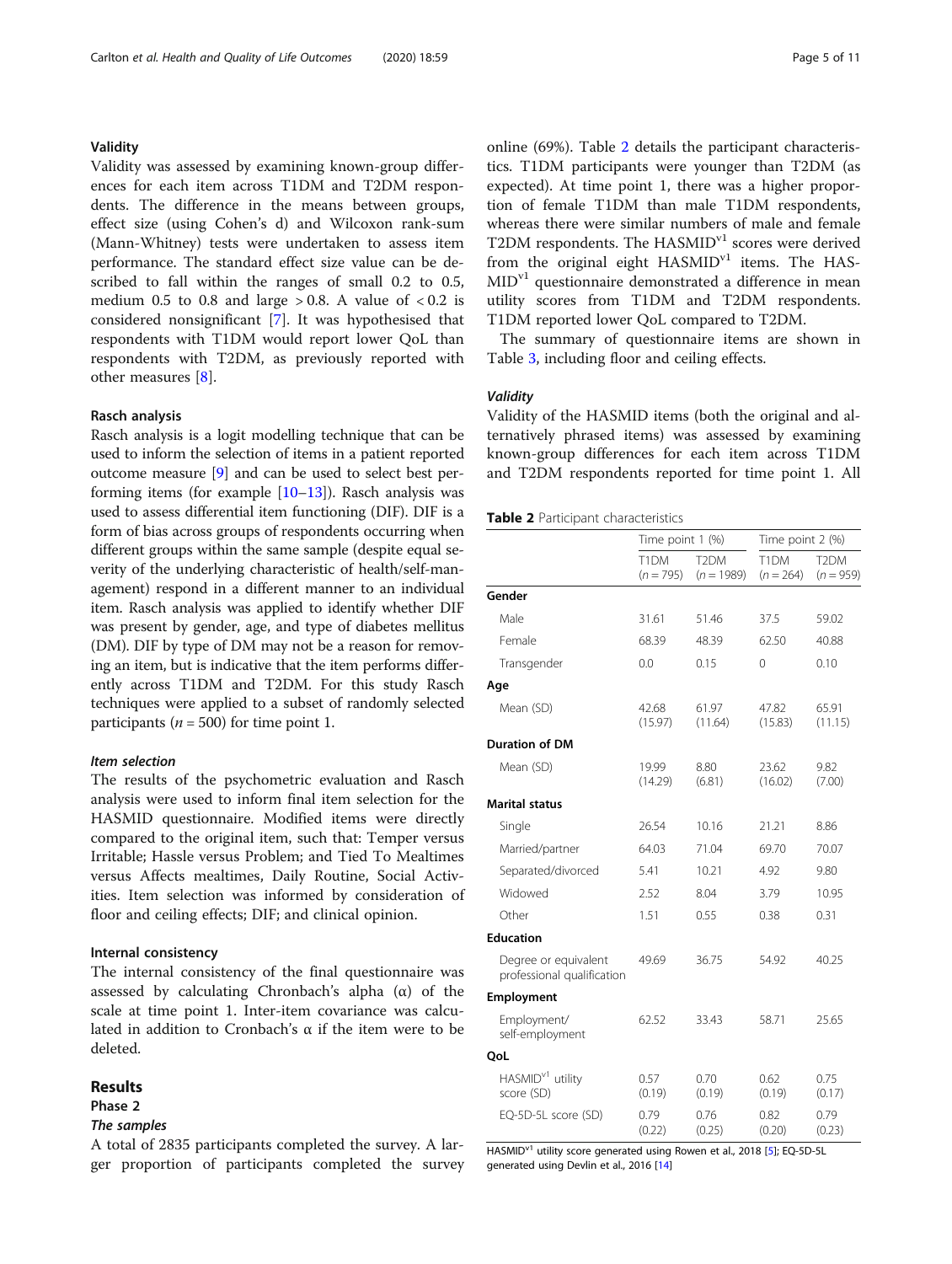|                    | Mean Item Score                                                  | (5D) | $(96)$<br>Floor | Ceiling (%) | Mean Item Score                                                               | (SD) | Floor (%) | Ceiling (%) | in means<br>between<br>groups | Cohen's d<br>size using | rank-sum<br>(enlev d<br>test | significant<br>difference<br>(p < 0.05)<br>between<br>groups |
|--------------------|------------------------------------------------------------------|------|-----------------|-------------|-------------------------------------------------------------------------------|------|-----------|-------------|-------------------------------|-------------------------|------------------------------|--------------------------------------------------------------|
| Temper             | 2.22                                                             | 0.75 | 8.05            | 11.19       | 1.99                                                                          | 0.74 | 5.58      | 21.92       | 0.22                          | 0.30                    | 0.001                        | 0.001                                                        |
| Irritable          | 2.23                                                             | 0.59 | 4.65            | 3.90        | 2.08                                                                          | 0.57 | 3.47      | 930         | 0.15                          | 0.25                    | 0.0001                       | 0.001                                                        |
| Hypo               | 2.26                                                             | 0.92 | 13.22           | 1927        | 1.47                                                                          | 571  | 2.72      | 62.61       | 0.79                          | 1.03                    | 0.0001                       | 0.001                                                        |
| Tired              | 2.87                                                             | 0.84 | 27.80           | 1.38        | 2.68                                                                          | 0.84 | 21.64     | 2.67        | 0.19                          | 0.22                    | < 0.001                      | 0.001                                                        |
| Tied meal times    | 2.01                                                             | 0.96 | 8.05            | 37.86       | 1.86                                                                          | 0.92 | 4.84      | 45.39       | 0.15                          | 0.16                    | < 0.001                      | 0.001                                                        |
| Affects meal times | 211                                                              | 0.87 | 8.93            | 23.40       | 1.69                                                                          | 0.82 | 4.13      | 49.65       | 0.42                          | 0.50                    | < 0.001                      | 0.001                                                        |
| Control            | 1.98                                                             | 0.86 | 6.67            | 31.45       | 1.79                                                                          | 0.81 | 4.38      | 40.76       | 0.19                          | 0.23                    | < 0.001                      | 0.001                                                        |
| Daily routine      | 234                                                              | 0.90 | 14.47           | 14.72       | Ğ.                                                                            | 0.79 | 4.08      | 48.41       | 0.66                          | 0.81                    | < 0.001                      | 0.001                                                        |
| Social activities  | 1.83                                                             | 0.80 | 4.28            | 36.98       | 1.52                                                                          | 0.74 | 3.17      | 59.49       | 0.31                          | 0.41                    | < 0.001                      | 0.001                                                        |
| Hassle             | 2.59                                                             | 0.86 | 18.24           | 7.04        | 1.84                                                                          | 0.79 | 4.03      | 36.44       | 0.75                          | 0.92                    | 0.0001                       | 0.001                                                        |
| Problem            | 2.23                                                             | 0.73 | 8.30            | 9.18        | 1.77                                                                          | 0.70 | 3.17      | 35.90       | 0.47                          | 0.66                    | < 0.001                      | 0.001                                                        |
| Stressful          | 2.48                                                             | 0.87 | 14.72           | 10.31       | 1.84                                                                          | 0.78 | 4.03      | 35.58       | 0.64                          | 0.79                    | < 0.001                      | 0.001                                                        |
| Support            | 2.40                                                             | 0.81 | 6.67            | 14.09       | 2.16                                                                          | 0.89 | 6.25      | 26.68       | 0.24                          | 0.28                    | < 0.001                      | 0.001                                                        |
|                    | Response items were coded never = 1; sometimes = 2; usually = 3; |      |                 |             | and always = 4. A greater item score indicates a greater deterioration in QoL |      |           |             |                               |                         |                              |                                                              |

| $-1.1$<br>הורה והראה היה ה<br>j |  |
|---------------------------------|--|
| $\ddot{\zeta}$                  |  |

 $\boxed{\text{TDM} (n = 795)}$ 

T1DM (n = 795) T2DM (n = 1989) Difference

 $\boxed{\text{TDM} (n = 1989)}$ 

Effect

Difference

Wilcoxon

<span id="page-5-0"></span>**Statistically**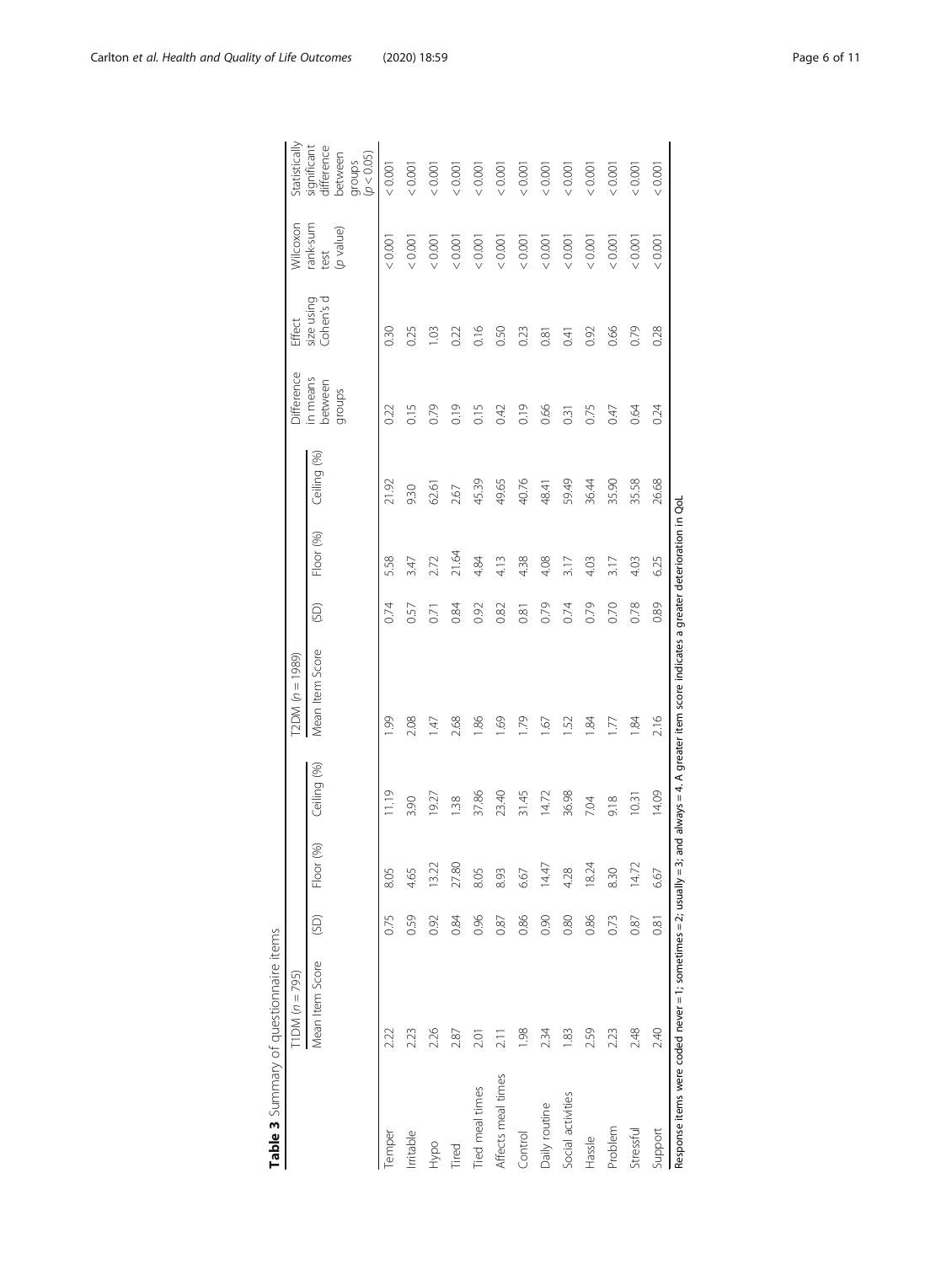items demonstrated statistically significant differences between T1DM and T2DM respondents. Significiant effect sizes were noted for Temper, Hypo, Daily Routine, Affects Mealtimes, Daily Routine, Social Activities, Hassle, Problem and Stressful.

# Summary of Rasch analysis

Full results of the DIF analyses can be found in Table 4. Full results of the DIF analyses are reported in Additional Material, Tables [3](#page-9-0), [4](#page-9-0), [5](#page-9-0) and [6.](#page-9-0)

# Comparing temper and irritable

Temper demonstrated DIF for gender, age and DM type. Irritable demonstrated DIF for gender. Neither item showed disordered thresholds.

#### Comparing hassle and problem

Hassle demonstrated DIF for age and DM type. Problem demonstrated DIF for DM type. Neither item showed disordered thresholds.

# Comparing tied to mealtimes, affects mealtimes, daily routine and social activities

Tied To Mealtimes showed DIF for age and DM type Affects Mealtimes showed DIF for gender. Daily Routine showed DIF for age and DM type and disordered thresholds. Whilst Social Activities did not demonstrate any DIF, disordered thresholds were noted.

### Examining hypo, tired, control, stressful and support

Hypo showed disordered thresholds and DIF for DM type. Tired and Control demonstrated no DIF or showed any disordered thresholds. Stressful demonstrated DIF for age and DM type. Support demonstrated DIF for DM type.

| Table 4 Summary of Rasch analysis for random sample |  |  |  |  |
|-----------------------------------------------------|--|--|--|--|
|-----------------------------------------------------|--|--|--|--|

# Final item selection

Item selection was informed by the analyses reported above. Firstly, consideration was made on the alternative items. Finally, the remaining original HASMID items were discussed to determine whether there was sufficient evidence to remove any items from the questionnaire.

#### Temper versus irritable

Conceptually both items can be considered as "mood" items, with temper tapping into the more severe end of the spectrum. Having items that can measure at the extremes can be useful. The psychometric results showed both items were moderately correlated (results not reported). Temper was able to discriminate between the two respondent groups, as shown by a significant effect size. Both items also demonstrated DIF for gender, and Temper also demonstrated DIF for age and DM type. Clinical opinion was also considered, and whilst it was acknowledged that respondents are more likely to be aware of if they have experienced Temper (rather than irritability), temper itself could be considered as a personality trait. Similarly, there are possible social connotations of admitting to having experienced temper. Irritable is a milder item, that is unlikely to be a personality trait and there are no social connotations of feeling/ being irritable. A decision was made to retain Temper as an item, and to include Irritable as an additional item.

#### Hassle versus problem

Both items appeared to perform similarly psychometrically, with similar levels of floor/ceiling effects and DIF. Given that there is no overwhelming evidence to support the notion to change the item from Hassle to Problem, the original wording was kept.

|                   | DIF gender | DIF age | DIF DM Type | Disordered Thresholds |
|-------------------|------------|---------|-------------|-----------------------|
| Temper            |            |         |             |                       |
| Irritable         |            |         |             |                       |
| Hypo              |            |         |             |                       |
| Tired             |            |         |             |                       |
| Tied To Mealtimes |            |         |             |                       |
| Affects Mealtimes |            |         |             |                       |
| Control           |            |         |             |                       |
| Daily Routine     |            |         |             |                       |
| Social Activities |            |         |             |                       |
| Hassle            |            |         |             |                       |
| Problem           |            |         |             |                       |
| Stressful         |            |         |             |                       |
| Support           |            |         |             |                       |

✓ denotes present ✘ denotes absent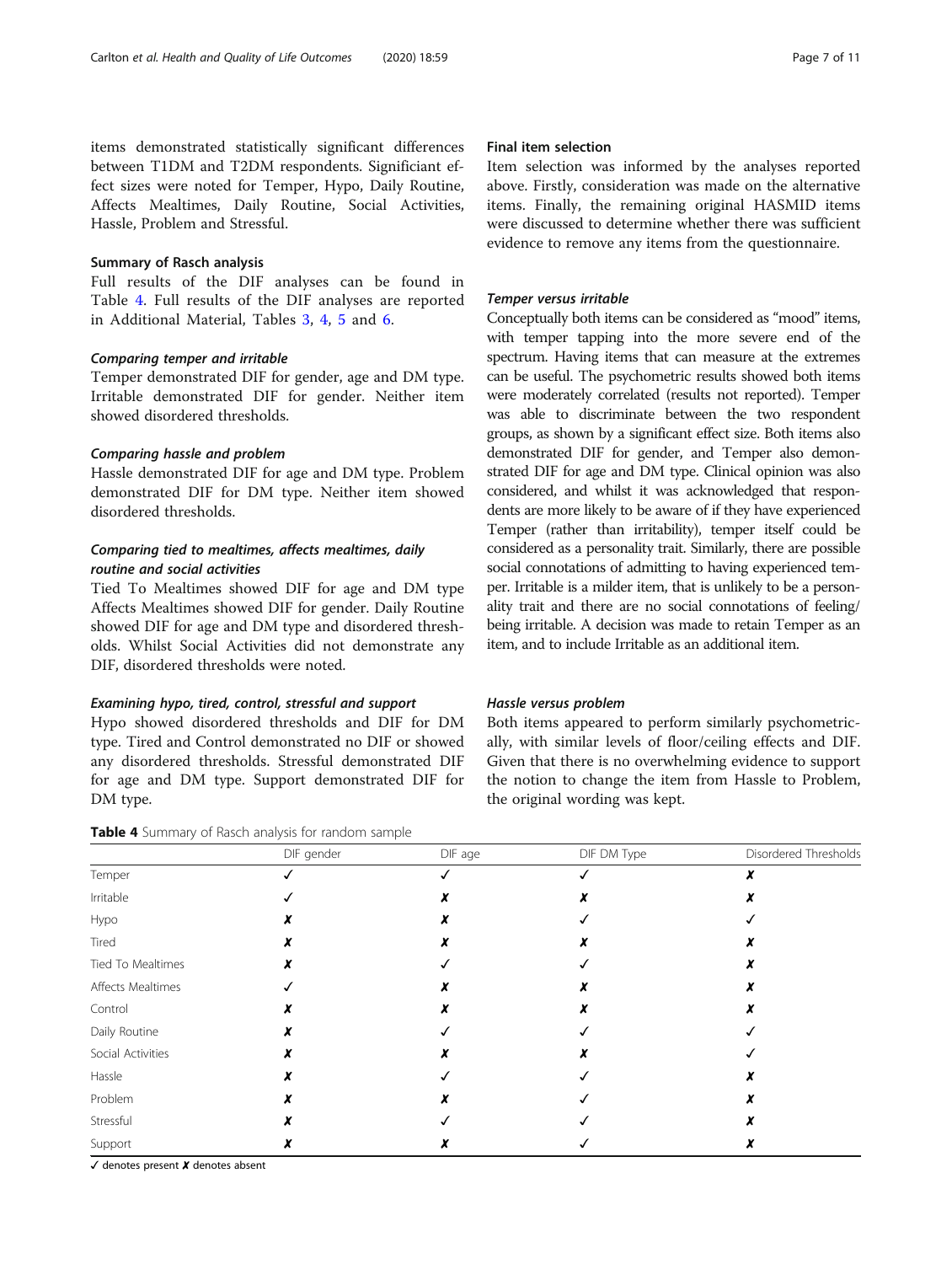# Tied to mealtimes versus affects mealtimes, daily routine, social activities

All four items appeared to have similar psychometric properties. Out of the four items, Social Activities item was preferred as it demonstrated no DIF compared to the other three items. From a clinical perspective there were concerns around the rigidity of concepts such as mealtimes and routine. It was felt that whilst these may be an issue to some, these could be generational concepts where older people may be more likely to follow a routine and have stricter mealtimes (as shown in the DIF analysis). In the longer term, these items could be redundant – people with DM now may not have a mealtime/routine in the way that someone of an older generation has. However, it was noted to be an important factor for PwD in QoL. A decision was made to include Social Activities as an additional item, as the Rasch analysis suggested this to be a good item and to address that DM and self-management are likely to impact upon more than just mealtimes per se.

#### Hypo, tired, control, stress, and support

The Hypo item is more relevant to people with T1DM as those with T2DM. Therefore, not unsurprisingly the floor and ceiling effects in psychometric analyses were better for those with T1DM as opposed to T2DM. This is reflected in the Rasch analysis as it demonstrated DIF for DM type. It's inclusion in the final questionnaire is driven by the importance of the concept itself. The fear of "going hypo" will be more prevalent in those with T1DM, as virtually all people living with T1DM will have experienced hypoglycaemia. They will have to regularly self-adjust their medication to minimise the chances of hypoglycaemia, whilst also avoiding hyperglycaemia, in order to control their HbA1c levels and avoid long-term complications of diabetes. The same cannot be said for the majority of people living with T2DM. As whilst some people living with T2DM will have to adjust their medication, under direction of their GP/physician, to control their HbA1c levels; the majority will either follow a controlled diet alone, or a controlled diet with a tablet medication that does not put them at risk of hypoglycaemia. Only those people with more complex T2DM will need medication that can cause hypoglycaemia (if given inappropriately) [\[15\]](#page-10-0). Thus, the level of self-management engagement required for glucose control, to avoid hypoand hyper-glycaemia, in people with T2DM is lower than T1DM. A decision was made to retain all items given insufficient evidence to suggest their removal. All concepts were felt to be clinically important.

# HASMID-10

The final measure, HASMID-10 (Table 5), consists of ten items that cover Temper, Irritable, Hypo, Tired, Tied

#### Table 5 HASMID-10 questionnaire

| Mood               | You never find yourself losing your temper over<br>small things     |
|--------------------|---------------------------------------------------------------------|
|                    | You sometimes find yourself losing your temper<br>over small things |
|                    | You usually find yourself losing your temper over<br>small things   |
|                    | You always find yourself losing your temper over<br>small things    |
| Mood               | You are never irritable                                             |
|                    | You are sometimes irritable                                         |
|                    | You are usually irritable                                           |
|                    | You are always irritable                                            |
| Hypoglycaemic      | You never worry about going hypo                                    |
| attacks            | You sometimes worry about going hypo                                |
|                    | You usually worry about going hypo                                  |
|                    | You always worry about going hypo                                   |
| Vitality           | You are never tired                                                 |
|                    | You are sometimes tired                                             |
|                    | You are usually tired                                               |
|                    | You are always tired                                                |
| Social Limitations | Your days are never tied to meal times                              |
|                    | Your days are sometimes tied to meal times                          |
|                    | Your days are usually tied to meal times                            |
|                    | Your days are always tied to meal times                             |
| Social Limitations | Your diabetes never limits your social activities                   |
|                    | Your diabetes sometimes limits your social activities               |
|                    | Your diabetes usually limits your social activities                 |
|                    | Your diabetes always limits your social activities                  |
| Control            | You feel you have a lot of control of your diabetes                 |
|                    | You feel you have some control of your diabetes                     |
|                    | You feel you have little control of your diabetes                   |
|                    | You feel you have no control of your diabetes                       |
| Hassle             | You find your life with diabetes is never a hassle                  |
|                    | You find your life with diabetes is sometimes a<br>hassle           |
|                    | You find your life with diabetes is often a hassle                  |
|                    | You find your life with diabetes is always a hassle                 |
| <b>Stress</b>      | You find your life with diabetes is never stressful                 |
|                    | You find your life with diabetes is sometimes<br>stressful          |
|                    | You find your life with diabetes is often stressful                 |
|                    | You find your life with diabetes is always stressful                |
| Support            | You feel totally supported with your diabetes                       |
|                    | You feel you have a lot of support with your<br>diabetes            |
|                    | You feel you have a little support with your diabetes               |
|                    | You feel you have no support with your diabetes                     |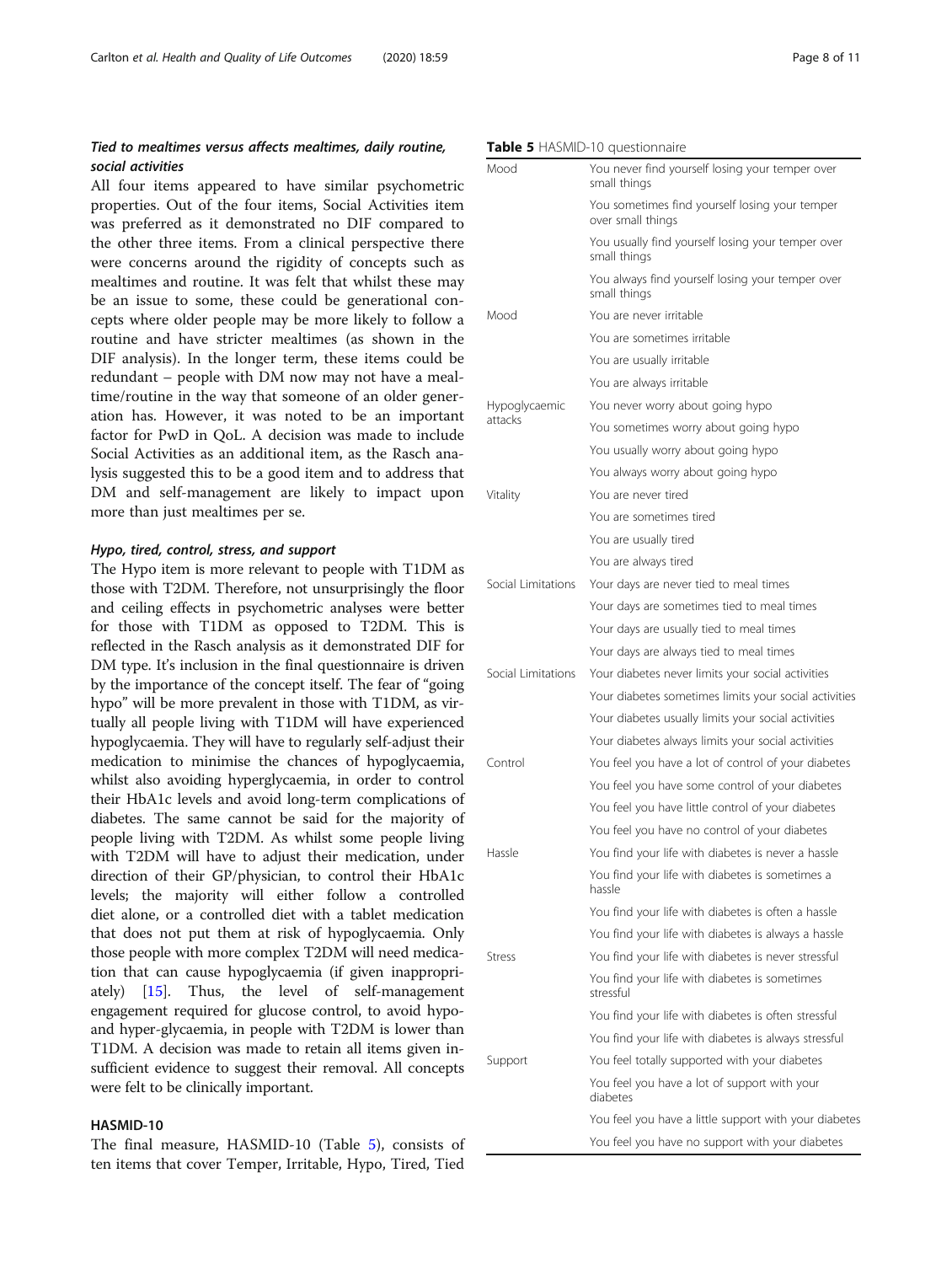To Mealtimes, Social Activities, Control, Hassle, Stress, and Support (the original  $HASMID<sup>v1</sup>$  items plus Irritable and Social Activities). The response options for the HASMID-10 are that of the original PRO (never, sometimes, usually, and always). The overall questionnaire is reverse scored summatively, with response levels being scored as never = 3, sometimes = 2, usually = 1, always = 0. Scores can range from 0 to 30, with a higher score indicating better quality of life. Utility scores and willingness-topay values can be generated for HASMID-10, for each time a respondent completes the measure [[5,](#page-9-0) [6\]](#page-9-0). The utility scores generate a utility value each time a respondent completes the measure, and can be used to generate QALYs for cost-utility analyses for economic evaluation to inform resource allocation decisions. The willingnessto-pay values generate a monetary value each time a respondent completes the measure, and can be used to generate a monetary value of the benefit of treatments for use in cost-benefit analyses for economic evaluation.

#### Internal consistency

The internal consistency of the questionnaire for the entire questionnaire was 0.84. Table 6 details inter-item covariance and Cronbach's α scores if the item were to be deleted.

# Discussion

In the development of any PRO it is important to fully evaluate its performance prior to mainstream usage. The present study has allowed us to further improve on the face and content validity of the HASMID instrument. The original questionnaire was developed using a mixed methods approach, with items generated from interviews with PwD and an existing PRO measure [[4](#page-9-0)]. Here we have been able to re-examine the content of the HASMID questionnaire through Patient and Public Involvement consultation and two focus group cognitive debriefing exercises. The

Table 6 Internal consistency results for HASMID-10

| Item                     | Average item<br>covariance | Cronbach's alpha<br>if item deleted |
|--------------------------|----------------------------|-------------------------------------|
| Temper                   | 0.25                       | 0.83                                |
| Irritable                | 0.25                       | 0.83                                |
| Hypo                     | 0.24                       | 0.83                                |
| Tired                    | 0.24                       | 0.83                                |
| <b>Tied To Mealtimes</b> | 0.26                       | 0.86                                |
| Control                  | 0.23                       | 0.83                                |
| Social Activities        | 0.23                       | 0.82                                |
| Hassle                   | 0.21                       | 0.81                                |
| Stressful                | 0.21                       | 0.81                                |
| Support                  | 0.24                       | 0.84                                |

alternatively phrased items were then subjected to psychometric evaluation alongside the existing HASMID items.

A limitation of the study is the method of data collection. Every effort was made to ensure that participants did not complete the online survey twice (to increase their chances in the prize draw). We removed responses within the same time period that provided a duplicate email address. However, it was not possible to identify people who may have completed the survey twice in the same period who used different email addresses. We did note that the sociodemographic and health profiles of PwD differed depending upon whether they completed the online or postal survey. The implications of this are discussed further in Rowen et al.  $(2019)$  [[16](#page-10-0)]. Participants were selfselecting, and this too could be considered a limitation.

The development, refinement and evaluation of PRO instruments can be driven by different theoretical approaches: Classical Test Theory (CTT) Item Response Theory (IRT) and Rasch Measurement Theory (RMT) [[17\]](#page-10-0). Here we applied CTT and RMT to assess the performance of the alternatively worded items. Both assessments were used, in conjunction with clinical opinion to inform the final selection of items. This approach has been used by others in PRO development [\[18](#page-10-0), [19\]](#page-10-0). There are benefits to considering alternative sources of evidence. One of the main indicators for the inclusion of Rasch analysis in this study was to identify whether items demonstrated DIF. There is logic to considering eliminating items based upon differing responses driven by gender and age. However, in the context of selfmanagement of diabetes, age and gender may well be factors that drive individuals' responses. For example, being tied to mealtimes may be a negative issue for the younger generation, whereas older people may already follow a more structured routine. The benefit of including psychometric analyses, Rasch analyses and clinical opinion allows a consideration of the relevance of the inclusion/exclusion of each item. Adopting only one approach may result in an instrument that is not relevant to the target population or provide information that is not useful in trials, service evaluations, or routine clinical care.

The alternative items to the original HASMID items tested in this study were felt to be exploring the same concept, but with slightly different phrasing. For three (of the five) alternatively phrased items there were insufficient evidence to suggest an amendment to the wording of the original HASMID item. Two of the alternative items have now been incorporated into the HASMID-10 questionnaire – Irritable and Social Activities. Both items performed well psychometrically, were deemed of clinical importance and captured different severity of underlying health to the original items.

One of the limitations of the study was that respondents self-reported information about their diabetes including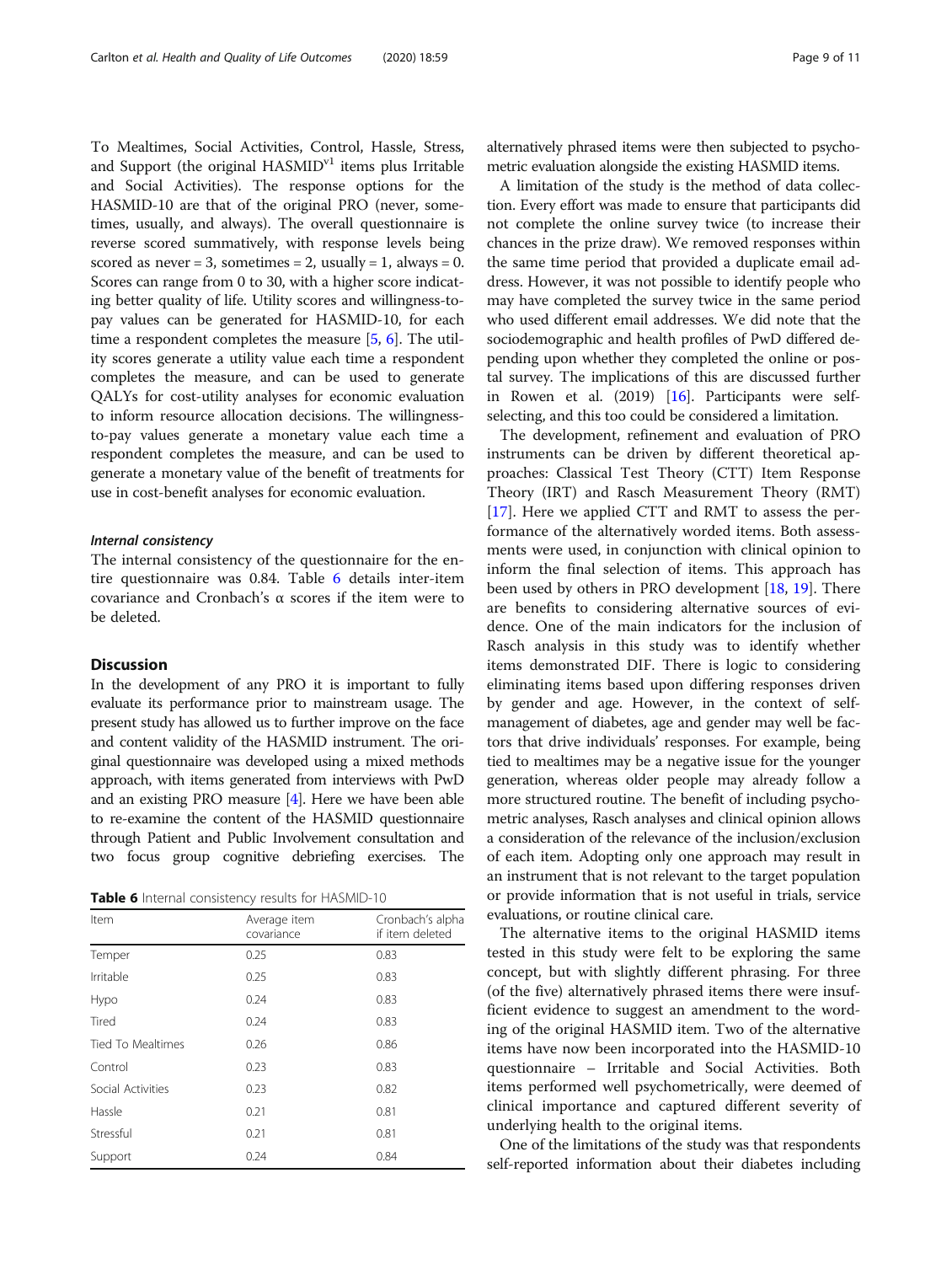<span id="page-9-0"></span>diabetes type, duration of diabetes, HbA1c status, treatment and diabetes-related complications. Our HbA1c data indicates that respondents often did not know their HbA1c status, meaning that this cannot be reliably used to assess how HASMID performs across different levels of HbA1c, and we have no objective measure of severity by which to examine the items.

A potential limitation to the study is the applicability and performance of items across different ethnic groups. Within the psychometric survey information on ethnicity was not collected. This was a purposeful omission. It was outside the scope of the study to assess the cultural validity of the overall questionnaire and all potential items. To do so would require further qualitative work across different ethnic groups, specifically on cognitive debriefing to ensure items are relevant, and to identify any potential new items for consideration. Therefore, it was felt that to collect data on the ethnicity of survey respondents would not be relevant. Any difference in HASMID scores across groups could not be validated at this stage. Further research is required to assess the cross-cultural validity of the HASMID-10 amongst different populations.

# Conclusion

This cross-sectional validation study has examined the psychometric properties of the original HASMID items and tested potential items for inclusion using a large dataset. Rasch analysis was undertaken and considered alongside conventional psychometric performance and clinical opinion. The analyses found the items to have good psychometric performance, with discriminative validity to be able to discriminate across type of diabetes. However further assessment of psychometric performance is recommended by administering the measure alongside a clinical intervention. The final HASMID questionnaire now consists of ten items, the HASMID-10. The additional two items may provide further insight into how PwD are self-managing their condition, by providing further detail into how emotions and daily activities are affected.

# Supplementary information

Supplementary information accompanies this paper at [https://doi.org/10.](https://doi.org/10.1186/s12955-020-01305-3) [1186/s12955-020-01305-3](https://doi.org/10.1186/s12955-020-01305-3).

Additional file 1: Table 1. Focus group participants. Box 1. Summary of suggestions made by focus group participants on the layout and instructions for the HASMIDv1 questionnaire. Table 2. Summary of comments on HASMIDv1 questionnaire items. Table 3. DIF analysis results comparing Temper (original HASMIDv1 item) and Irritable (alternative item). Table 4. DIF analysis results comparing Hassle (original HASMIDv1 item) and Problem (alternative item). Table 5. DIF analysis results Comparing Tied Mealtimes (original HASMIDv1 item), Affects Mealtimes (alternative item), Daily Routine (alternative item) and Social Activities (alternative item). Table 6. DIF analysis Comparing Hypo, Tired, Control, Stressful, Support.

#### Acknowledgements

The authors would like to thank the Lay ADvice on Diabetes and Endocrine Research panel (LADDER) based at Sheffield Teaching Hospitals NHS Trust for their support and guidance.

#### Authors' contributions

JC, DR and JE designed the study. JC led the data collection. JC and DR performed data analyses. JC, DR and JE made substantial contributions to data interpretation. JC drafted the final manuscript. DR and JE made significant input to the manuscript. All authors read and approved the final manuscript.

#### Funding

The study was funded by The Health Foundation.

#### Availability of data and materials

The datasets during and/or analysed during the current study available from the corresponding author on reasonable request.

#### Ethics approval and consent to participate

The study was approved by the National Health Service Research Ethics Committee (NRES Committee West Midlands – Coventry and Warwickshire, Ref: [17/](#page-10-0)WM/03/45) and followed the tenets of the Declaration of Helsinki. All institutional research governance requirements were satisfied prior to any data collection.

# Consent for publication

Not applicable.

#### Competing interests

The authors declare that they have no competing interests.

#### Author details

<sup>1</sup>School of Health and Related Research (ScHARR), University of Sheffield Regent Court, 30 Regent Street, Sheffield S1 4DA, UK. <sup>2</sup>Department of Oncology and Metabolism, University of Sheffield, Medical School, Sheffield S10 2JF, UK. <sup>3</sup>Sheffield Teaching Hospitals NHS Trust, Diabetes and Endocrine Centre, Northern General Hospital, Sheffield S5 7AU, UK.

# Received: 24 July 2018 Accepted: 21 February 2020 Published online: 05 March 2020

#### References

- 1. National Diabetes Audit, 2015–16 Report 2a: Complications and mortality (complications of diabetes) England and Wales. 13<sup>th</sup> July 2017. [https://files.](https://www.files.digital.nhs.uk/pdf/4/t/national_diabetes_audit__2015-16__report_2a.pdf) [digital.nhs.uk/pdf/4/t/national\\_diabetes\\_audit\\_\\_2015-16\\_\\_report\\_2a.pdf.](https://www.files.digital.nhs.uk/pdf/4/t/national_diabetes_audit__2015-16__report_2a.pdf)
- 2. DAFNE Study Group. Training in flexible, intensive insulin management to enable dietary freedom in people with type 1 diabetes: dose adjustment for normal eating (DAFNE) randomised controlled trial. BMJ. 2002;7367:746.
- 3. National Clinical Guideline NG17. Methods, evidence and recommendations. Type 1 diabetes in adults: diagnosis and management. 2015.
- 4. Carlton J, Elliott J, Rowen D, et al. Developing a questionnaire to determine the impact of self-management in diabetes: giving people with diabetes a voice. Health Qual Life Outcomes. 2017;15:146. [https://doi.org/10.1186/](https://doi.org/10.1186/s12955-017-0719-4) [s12955-017-0719-4.](https://doi.org/10.1186/s12955-017-0719-4)
- 5. Rowen DL, Labeit A, Stevens K, Elliott J, Mulhern B, Carlton J, Basarir H, Brazier J. Estimating a preference-based single index measuring the quality of life impact of self-management for diabetes. Med Decis Mak. 2018. <https://doi.org/10.1177/0272989X18784291> [Epub ahead of print].
- 6. Rowen DL, Stevens K, Labeit A, Elliott J, Mulhern B, Carlton J, Basarir H, Ratcliffe J, Brazier J. Using a discrete choice experiment involving cost to value a classification system measuring the quality-of-life impact of self-Management for Diabetes. Value Health. 2018;21(2):69–77.
- 7. Cohen J. A power primer. Psychol Bull. 1992;112(1):155–9.
- 8. Jacobson AM, de Groot M. The evaluation of two measure of quality of life in patients with type 1 and type 2 diabetes. Diabetes Care. 1994;14(4):267–74.
- 9. Rasch G. Probabilistic models for some intelligence and attainment tests. 2nd ed. Chicago: University of Chicago Press; 1980.
- 10. Young T, Yang Y, Brazier JE, Tsuchiya A, Coyne K. The first stage of developing preference-based measure: constructing a health-state classification using Rasch analysis. Qual Life Res. 2009;18(2):253–65.